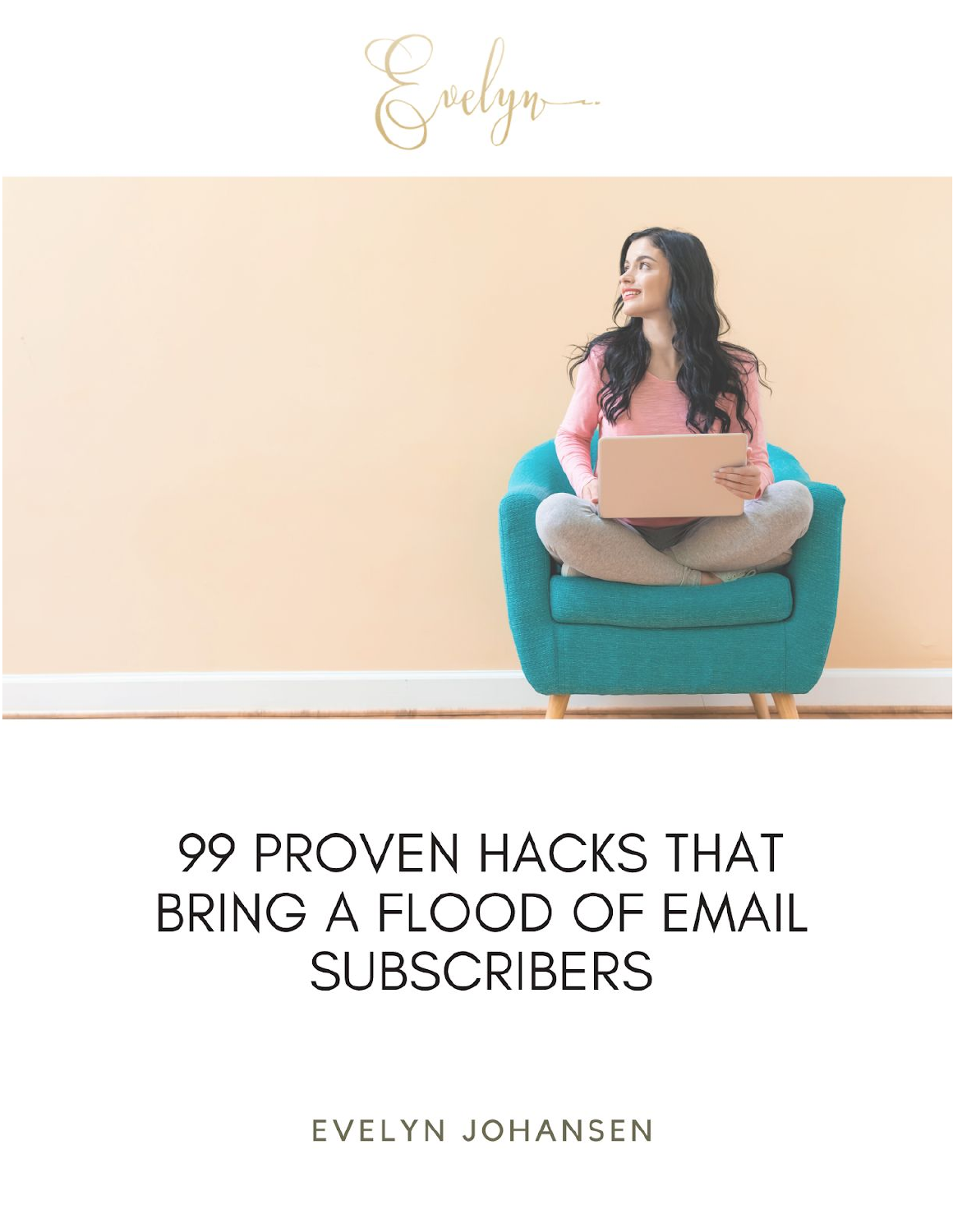

## 99 PROVEN HACKS THAT BRING A FLOOD OF EMAIL SUBSCRIBERS

Whether you're at the beginning stages of your email list building endeavors, or already have a couple thousand subscribers, I'm here to show you how to build that email list in no time!

"The money," as it's often said, "is in the list." And I've found this to be 100% true for me and the business owners I work with.

So to help you build your email list, I put together this list to help you quickly add subscribers to your email list. I hope you enjoy these email-building hacks as much as I enjoyed putting it together!

## THE 99 HACKS

- 1. Guest Post/Livestream, and offer a freebie in exchange for an email list to the **listeners**
- 2. Do Instagram Stories and promote your email list
- 3. Use Google Trends (Google it) to decide what to offer your subscribers
- 4. Give early access and exclusive products to your email subscribers (treat them like VIP clients). If you have brand awareness, offering early access and exclusives as an incentive to subscribe to your email list can work miracles and keep costs down.
- 5. Give referral bonuses to those who refer friends to your business.
- 6. Make sharing your emails easy (with a "share" button) and ask your subscribers to share.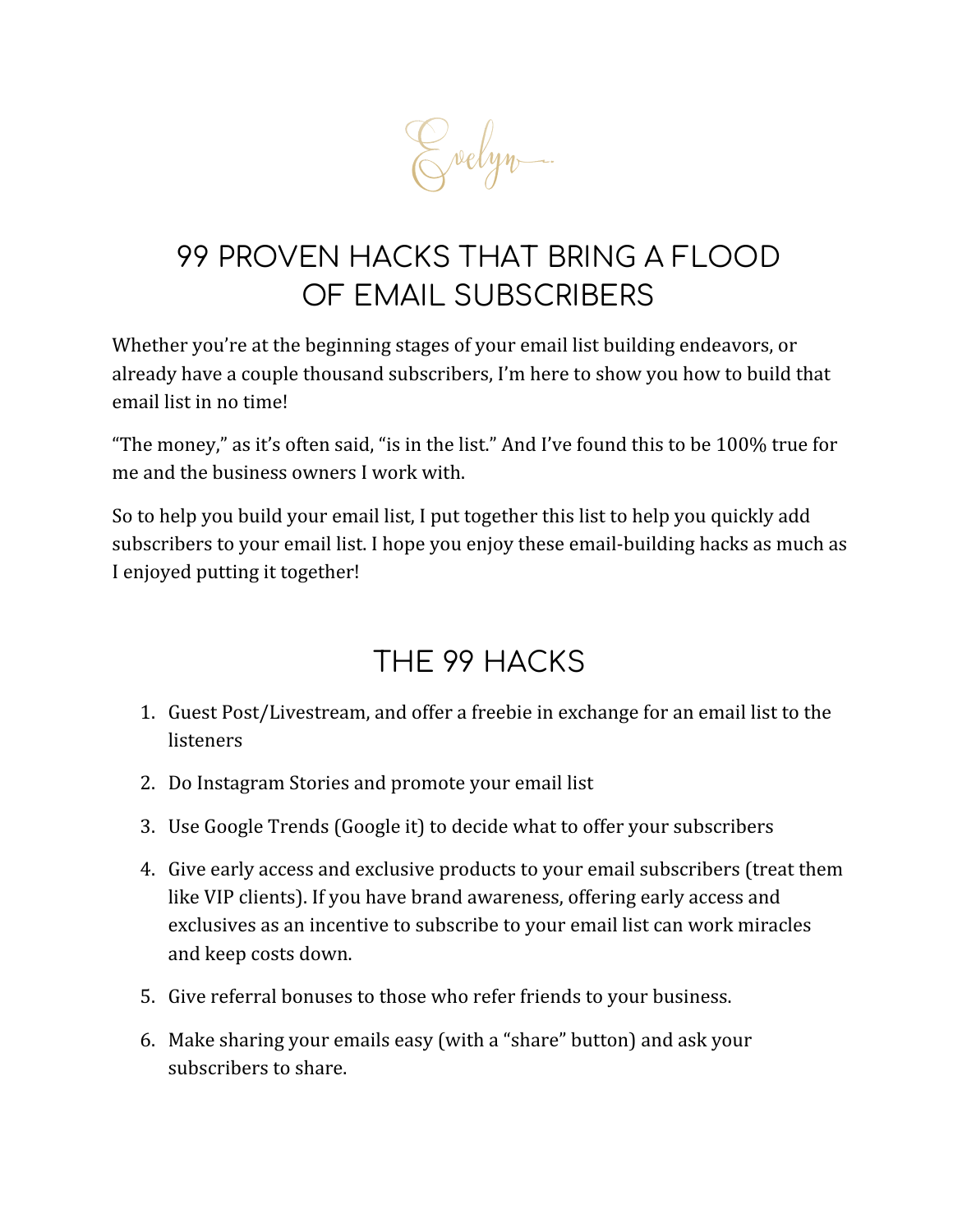- 7. Add "share" links or buttons to your blogs.
- 8. Add "share" links to your thank you pages.
- 9. Add "share" buttons within your lead magnets.
- 10. Add "share" links to Twitter. To add 'share' links to Twitter, add Bit.ly and shorten the url of your landing page, then tweet away!
- 11.Promote your lead magnet on your Twitter cover photo.
- 12.Instead of adding your homepage to your Social Media accounts, add a link to a landing page or opt-in page instead.
- 13.Hold weekly/monthly giveaway drawings with your followers.
- 14.Promote your lead magnet on Pinterest.
- 15. Promote your lead magnet or your groups on your Facebook page.
- 16.Fashion retailer Huckberry requires people to create an account and join their mailing list before they can enter the online store. This unorthodox approach, along with beautiful imagery and compelling copy, creates a sense that this is an exclusive community, and people's desire to be part of it creates an awesome incentive to subscribe.
- 17.Start a Podcast. Then in every session, mention an easy url that forwards to your landing page on your website or blog. Offer a freebie, like an ebook, for signing up. The "easy url" is key because people aren't usually reading the content, they're listening to it.
- 18.Subscribe to MANY email marketing gurus and learn!
- 19.Sell less in your email list and offer more value and FREEBIES. Remember, it's Not about the Money; It's About the People
- 20.Offer exclusive access to certain freebies, only reserved for subscribers.
- 21. Contests: Humans are naturally competitive. Use this to your advantage by running contests on your website where people provide their email address for the chance to win something. A recent study of more than 3 million website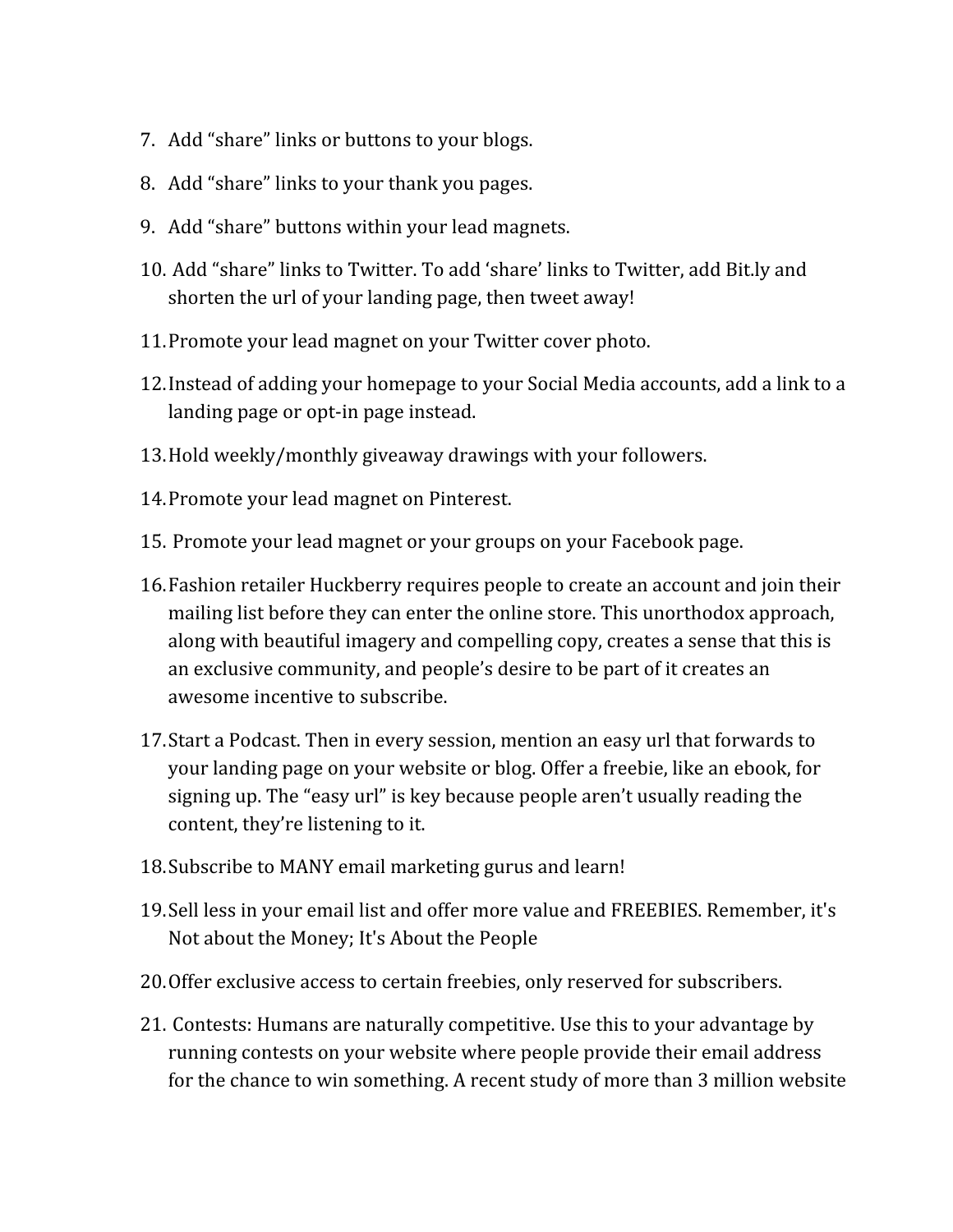visitors found that landing pages with a contest gathered 700% more email subscribers than those without a contest option.

- 22.Make the prize unique: Queensland Tourism's "Best Job in the World" campaign offered the winner a job touring the Great Barrier Reef and blogging about it for a year. This prize not only attracted over 34,000 entries, but also secured an estimated \$400 million worth of media coverage on CNN, Time, NBC, and more. So consider things you could offer beyond cash. For example, training sessions with athletes, celebrity meetings, and backstage passes are all great examples of prizes that appeal.
- 23.Create amazing email content. Learn how to write email marketing copy that adds value and converts.
- 24.Segment your email list to create targeted content that your subscribers will love.
- 25. Start blogging. If you don't already blog, you should! No matter your industry, blogging creates content that's going to make it easier for your site to rank higher in search engine results.
- 26. Keep your email list clean. If someone hasn't opened an email from you in eaons. Drop them from our list. You don't want dead weight.
- 27. One-up the competition with your lead magnet by making it bigger and better. For example, if your competition is offering a 12-point checklist, make yours a 20-point checklist.
- 28. Add content upgrades to your blog posts. These could be as simple as a PDF, condensed version of the post with additional, "bonus" information.
- 29. Make some of your content gated. Gated content is content on your website that can't be accessed until the visitor enters their contact information. Use OptinMonster's Content Lock feature to gate your content and grow your email list.
- 30. Host webinars. You can host a webinar for free using tools like YouTube Live or Zoom, and they convert really well because live events have a high perceived value.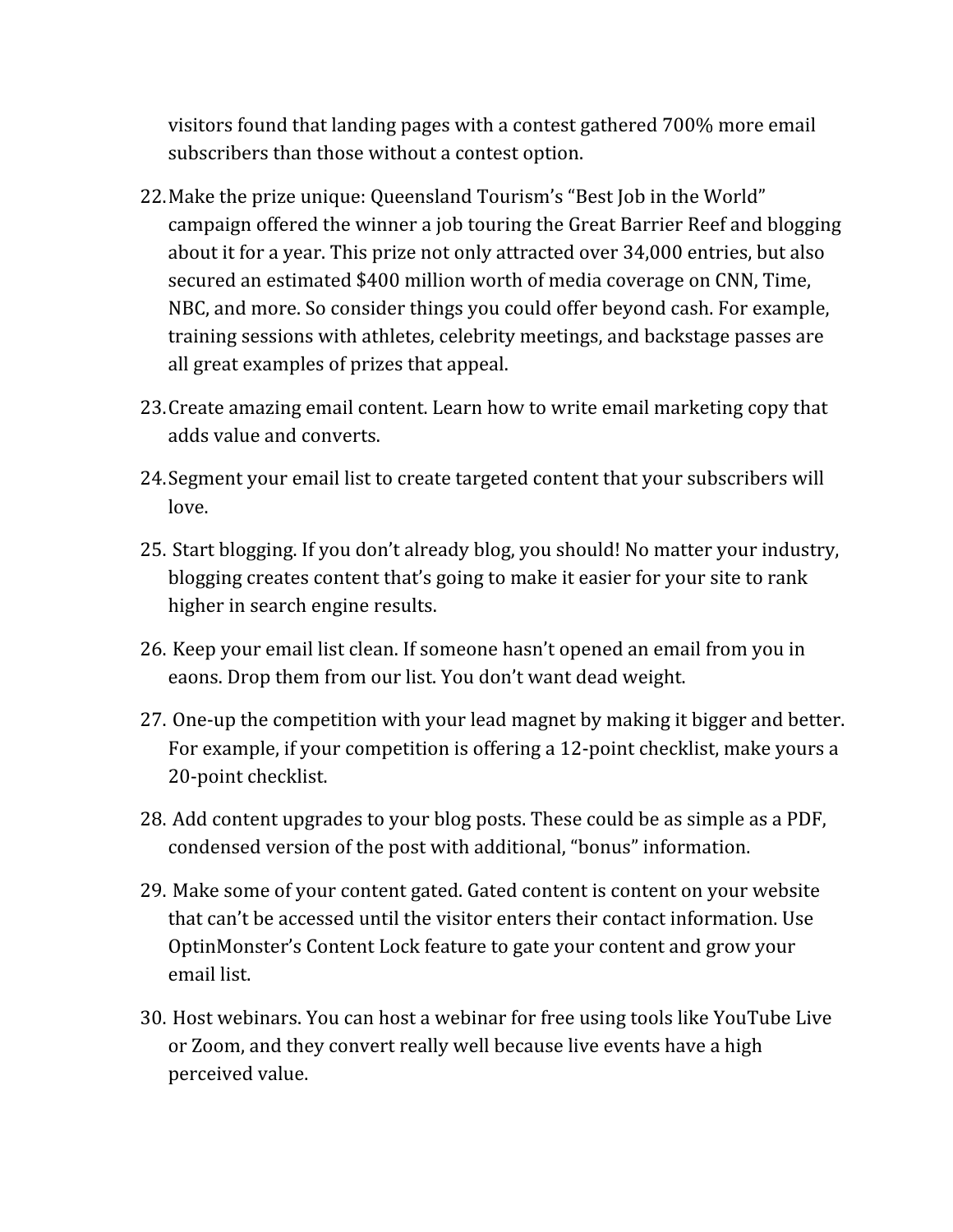- 31. Create a quiz and require users to enter their email address before they can download their results. You can use tools like Interact or Qzzr to do this.
- 32. Offer a coupon in exchange for an email address instead of a traditional lead magnet if you have an eCommerce site.
- 33. Offer a free tool or free software that requires an email address to sign up.
- 34.Use Facebook ads to drive traffic to your optin landing page. Just make sure you optimize your Facebook ads to increase conversion rates.
- 35. Pin your optin landing page on Pinterest. Then, you can boost your pin with Pinterest ads to drive even more traffic.
- 36.Promote content on Pinterest. Create Pinterest boards by topic and pin beautiful visuals with links to your site.
- 37. Answer Quora questions that are related to the topic of your lead magnet. Then include a link to your optin landing page for further reference.
- 38. Search other forums for questions related to the topic of your lead magnet. Then answer the question with a link to your optin landing page.
- 39. Answer questions in Facebook groups. Just don't post the link to your optin unless it is allowed by the group admin. Instead, you can ask members to private message you for the link if they want it.
- 40. Ask for feedback. Create an online survey to find out what your visitors want to know about your business and products. You can even ask for feedback about the type of content visitors want.
- 41. Participate in LinkedIn groups to become known as an expert, and then post the link to your optin landing page when the time is right.
- 42. Film lead-generating Instagram Stories.
- 43. Make your YouTube videos interactive with call-to-action cards. Then, link to your optin landing pages.
- 44.Use SlideShare lead forms to capture leads with your PowerPoint and slide presentations.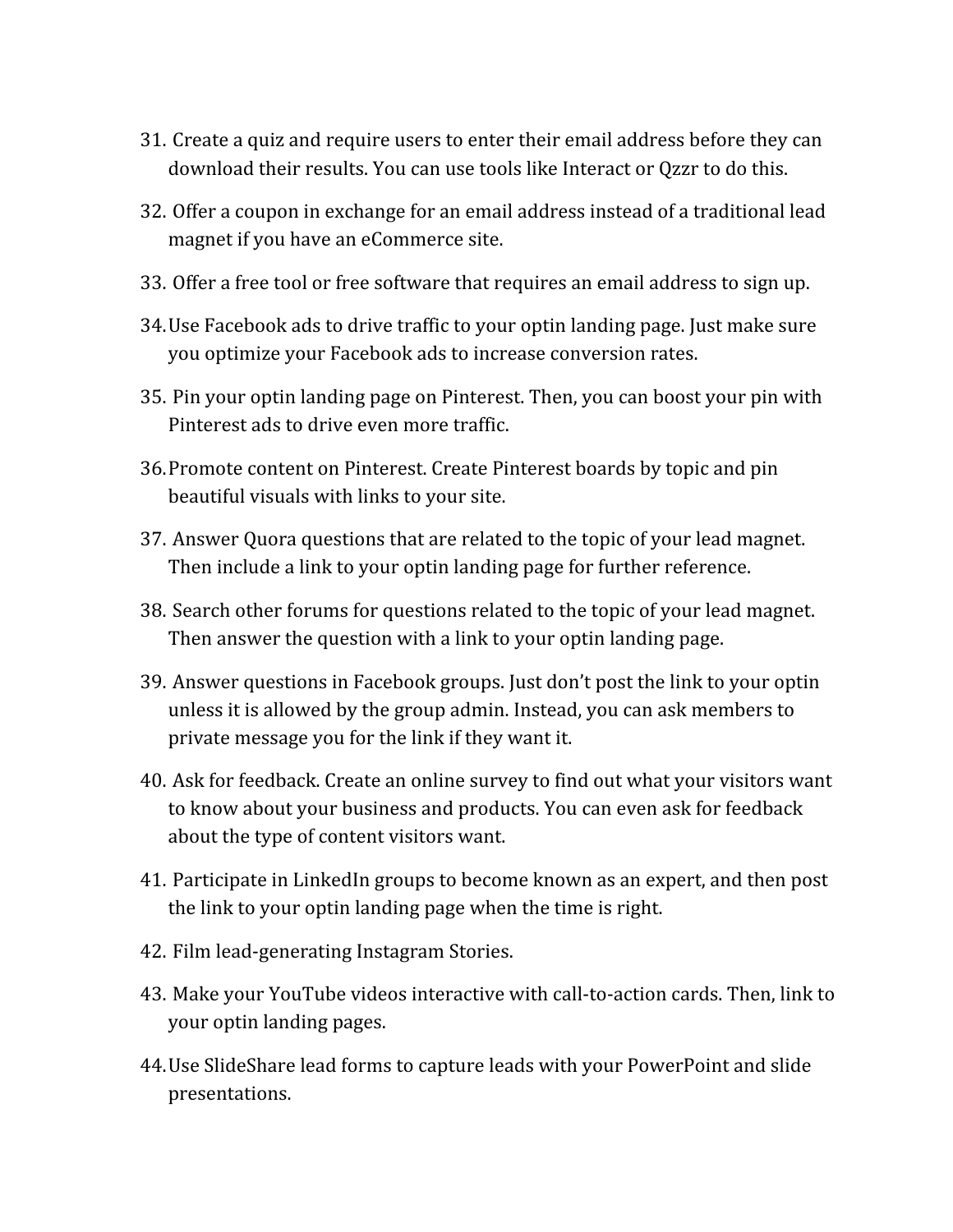- 45.Add a signup button to your Facebook Page.
- 46. Add a call-to-action to your Instagram bio with a link to your optin landing page.
- 47. Submit guest posts to popular blogs serving your target market and include a call to action in your author byline with a link to your optin landing page.
- 48. Add a call to action to your "About Page" on your website with an inline optin form.
- 49. Partner up with an influencer or set up a cross-promotion and do an exchange: they send an email to their list about your optin offer, and you send an email to your list about theirs. You both grow your lists in the process!
- 50. Host a local meetup and pitch your free optin offer to collect email addresses.
- 51. Use paid search ads to drive qualified traffic to your optin landing page. Just make sure your lead magnet offers the answer to the question they were searching for.
- 52. Add a QR code to your printed materials (flyers, postcards, etc.) and link them to your optin landing page.
- 53. Use native ads to capture leads from other websites and apps that have a similar target audience as yours.
- 54. Install an exit popup on every post and page on your website to convert abandoning visitors.
- 55. Install a scroll box on your blog posts (works great for long-form content) and use your content upgrade as the lead magnet.
- 56. Install a timed lightbox popup on content-heavy pages to convert readers who have been reading and enjoying what you have to say.
- 57. Display page-specific optin forms. In other words, don't just show the same optin on every page or blog post, use a lead magnet or content upgrade that is specific to the content the visitor is currently viewing.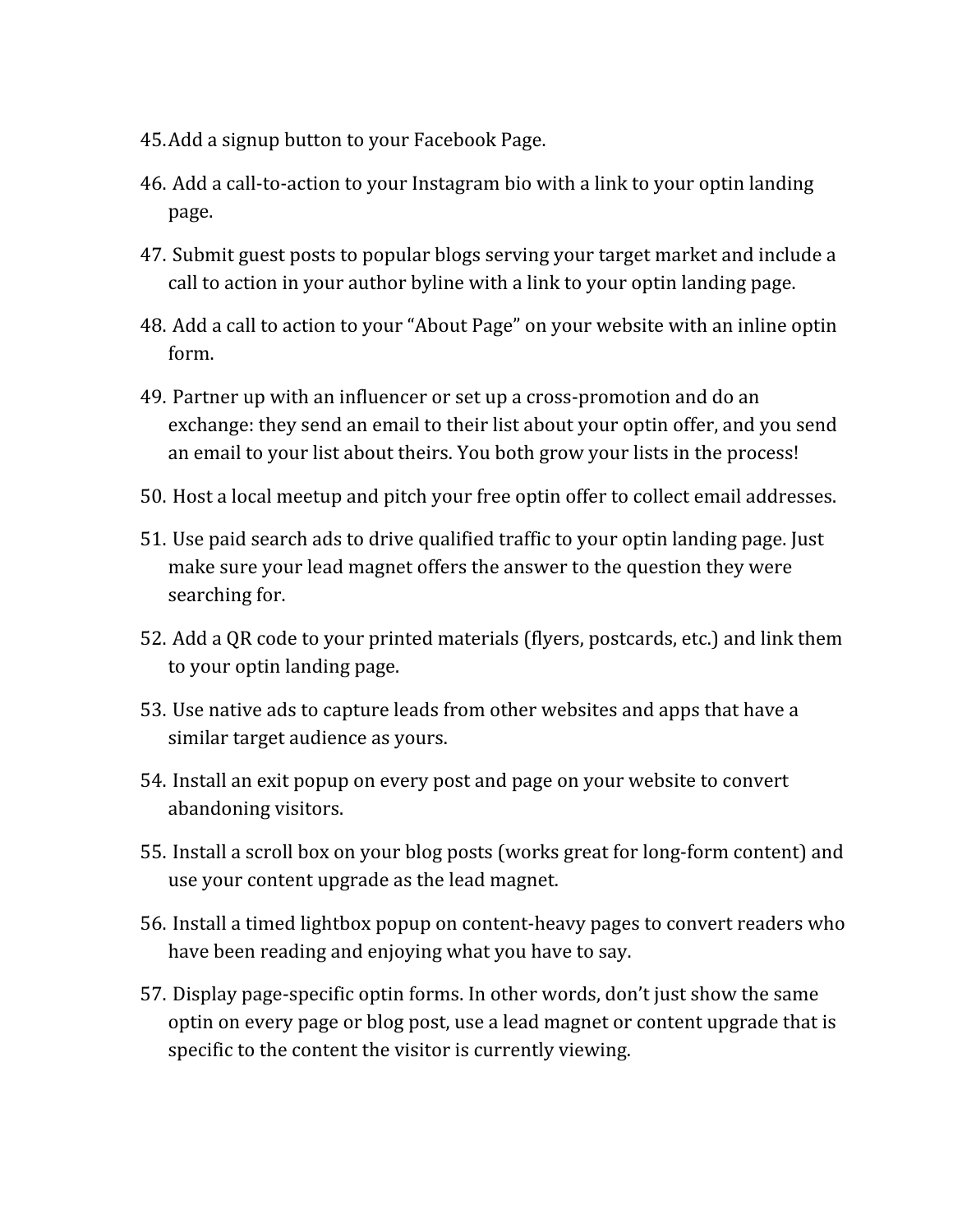- 58. Add social proof by showing off how many other people have already subscribed to your list.
- 59. Add reviews and testimonials below your optin forms to convince visitors to sign up.
- 60. Publish case studies. Everyone loves stories and your case studies show visitors how other folks are using your product to accomplish great things.
- 61. Add credibility by explaining what qualifies you to give them this information.
- 62. Make your optin copy relatable by avoiding corporate-speak and jargon. Instead, use the same language that your subscribers use when they talk normally.
- 63. Keep your optin form simple: you should only ask for their first name and email maximum, at least at first.
- 64. Add a newsletter optin checkbox to your e-commerce checkout page. If you use WooCommerce, you can use the Newsletter Subscription addon to do this.
- 65. Add your anti-spam policy right below the submit button on your optin form to increase conversions. For example, "Your email address is 100% secure and we will never sell your information to a 3rd party."
- 66. Offer different lead magnets for different segments of your audience.
- 67.Give a preview of your newsletter to show visitors what they're missing out on if they don't sign up.
- 68. Add a fishbowl to your counter (for brick-and-mortar businesses) and ask shoppers to leave their email address in the bowl for a chance to win a prize.
- 69. Include a call to action on a sandwich board outside your store encouraging shoppers to sign up for your email list.
- 70. Add a call to action to your Facebook cover photo encouraging visitors to sign up with their email.
- 71. Use Foursquare to post an alert to people in your area with a link to your optin form.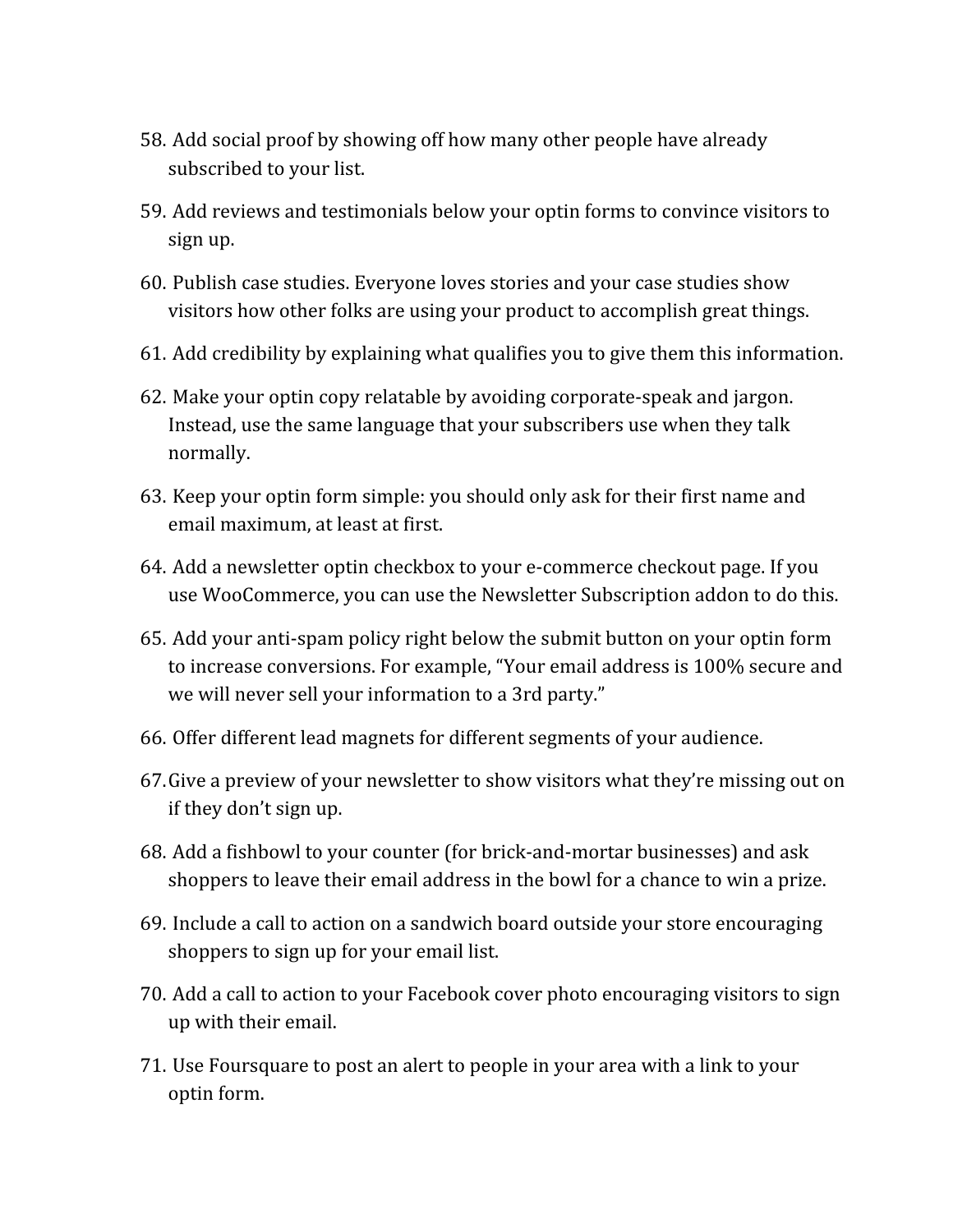- 72. The closing of Google+ has given rise to several online community sites like MeWe (2 Million Users), Mastodon (4.4 Million Users), and Diaspora. Use a variety of online Social Media Communities to grow an audience of people interested in your topic and then promote your optin form.
- 73.When creating optin forms ask people for their phone numbers and use Trillian to send text messages to bring your subscribers free valuable content.
- 74. Host a Twitter chat to get people talking about your lead magnet.
- 75. Create snaps on Snapchat with a call to action to sign up for your list.
- 76. Comment on blog posts, and when you fill out the "website" field, use the URL to your optin landing page.
- 77. A/B test your CTA to figure out which offer or wording converts the best.
- 78. Add a CTA to your local business listings, such as your Yelp page, with a link to your optin landing page.
- 79. Add a CTA to your podcasts telling listeners how to sign up for your lead magnet.
- 80. Share your email archives on social media to show people what they could get by being on your list.
- 81. Add email signup to your event, so when people register they are automatically added to your email list.
- 82. Book a speaking engagement and use that opportunity to pitch your lead magnet.
- 83. Start a loyalty program to encourage shoppers to sign up for your email list.
- 84. Start a birthday club to reward those who sign up for your email list with special discounts and bonuses on their birthday.
- 85. Host a free challenge for a specific number of days, and require that participants enter their email address to register.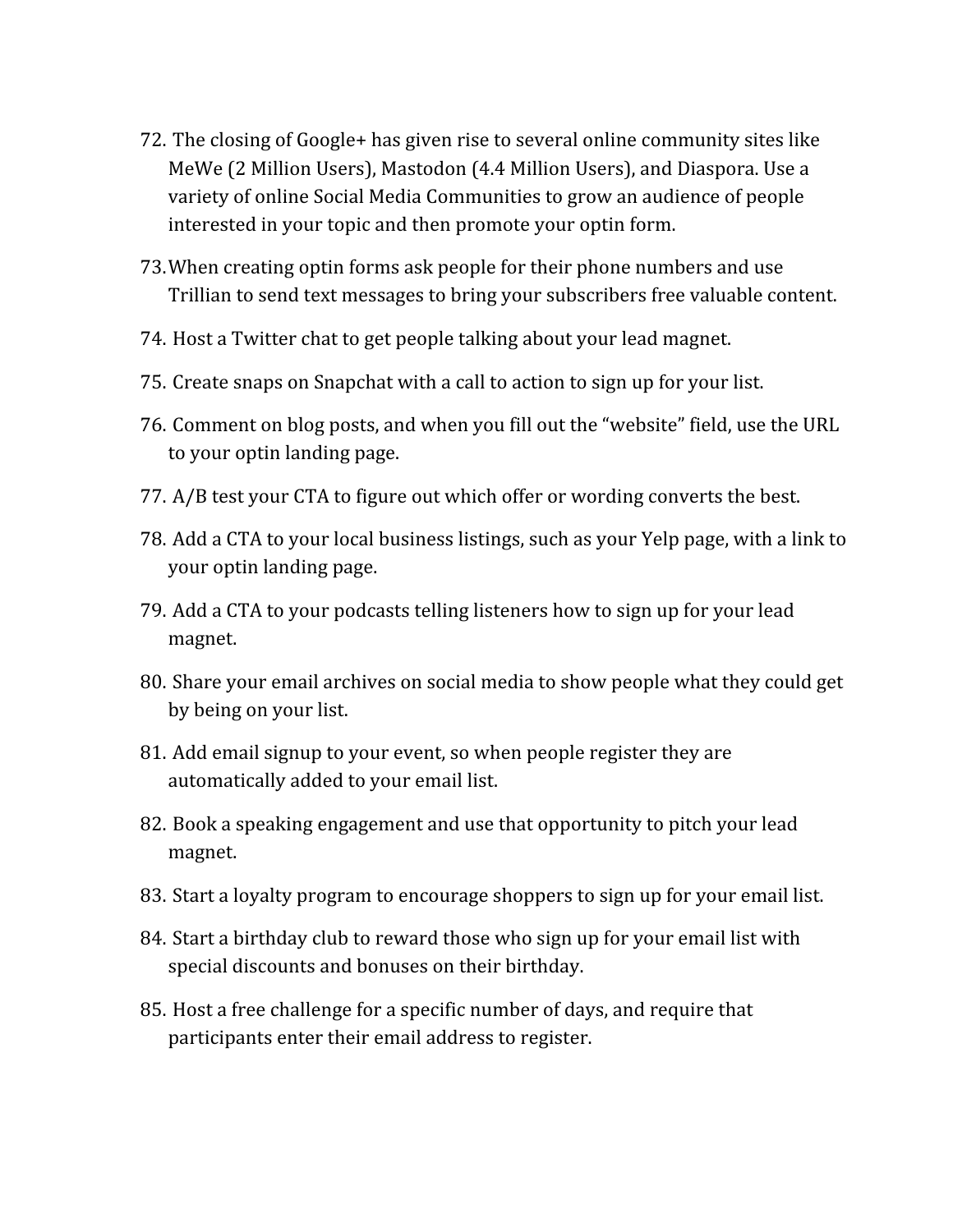- 86. Publish a landing page with a ton of free content related to your lead magnet so that you can rank in search engines for relevant keywords. Then include a prominent optin box for your lead magnet.
- 87.Join Facebook groups for entrepreneurs and on days where they allow promotions, add your lead magnet.
- 88.Offer a free 30-minute call to those who sign up for your mailing list during a specific promotion.
- 89.Engage Your Visitors with "Spin-to-Win" Email Capture. The key here is to gamify the experience of the users while giving them rewards and freebies in return for their email id. A tool like Social Contest easily allows you to create spin wheels as shown in the image below. The wheel can allow the guest to try their luck for winning a number of freebies or a discount %.
- 90.Use Crowdsourcing. Ask for ideas from your visitors and give them a gift in return. For example, you can ask your customers to suggest names for your products and offer a template or video in return.
- 91.Turn Blog Commentators into Subscribers. If you are getting a lot of comments on your blog posts then you can easily turn all those blog commenters into subscribers by adding a subscribe button beneath the comment section.
- 92. Follow the Content Upgrade Method This is a crazy new method that works like a charm. The technique works like this: 1. Identify the high traffic pages on your site. 2. Create a resource that your audiences will need after reading the contents of those high traffic pages. 3. Add that resource to your site and start getting more email subscribers.
- 93.Offer a guided meditation video in exchange for their email address.
- 94.Use a 2-Step Optin. Want to know a neat psychological trick that's proven to increase email signups? It's the Zeigarnik effect. This bit of human psychology just means we're primed to finish an action we start. When you use the 2-Step Opt-In, people feel compelled to finish the process.
- 95.Try a Different Button Color. Did you know 85% of customers say that color is a big reason for why they buy a certain product? Did you know the color blue